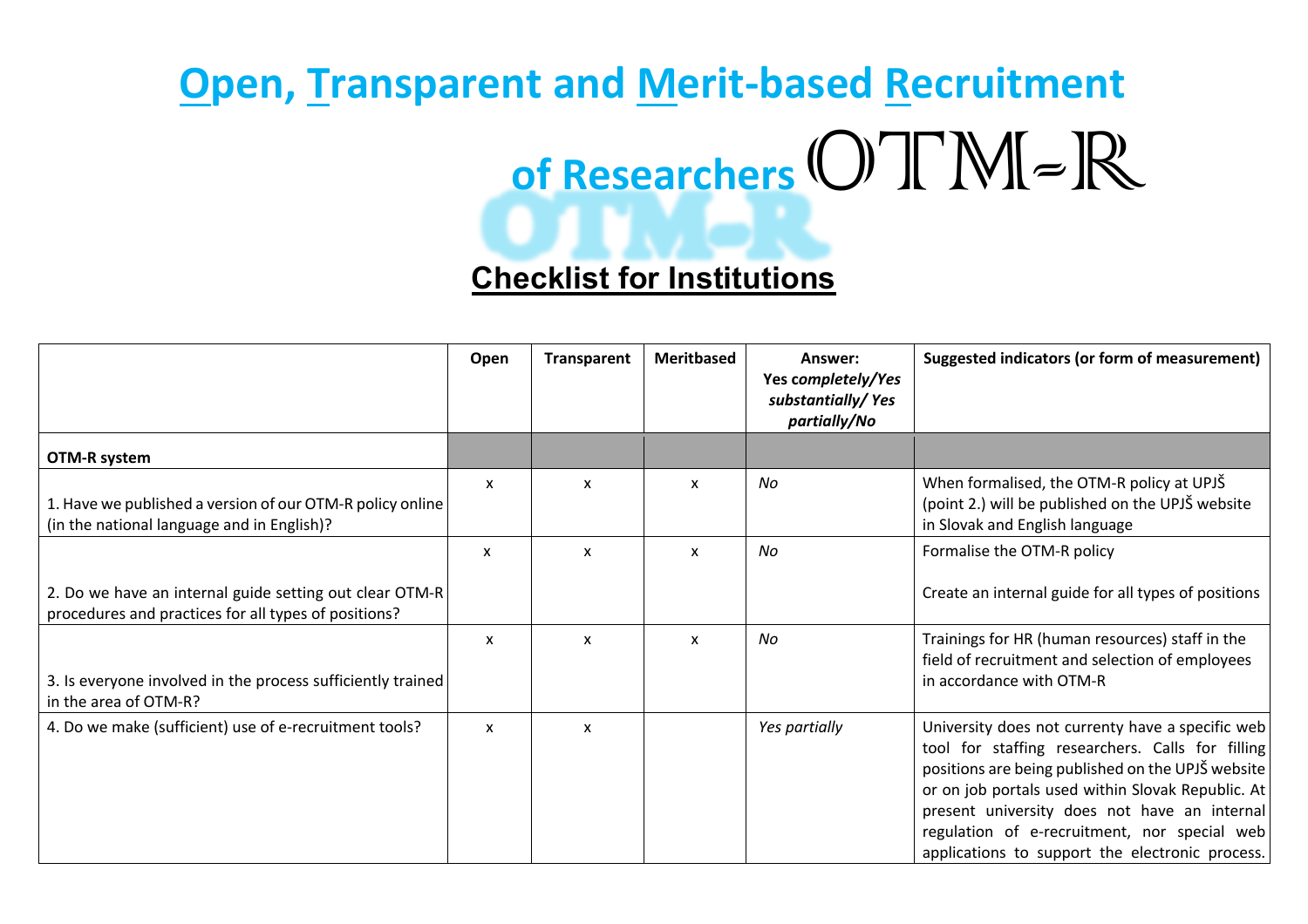|                                                               |                           |                           |                           |    | Electronic options are currently used for all<br>recruitment activities to fill the positions of<br>researchers - postodcs - advertisement of the<br>calls, sending application including required<br>attachement and communication with candidates<br>is solely electronic.<br>Task:<br>Foster increased rate of electronic calls. Amend<br>internal regulations on conditions of the calls at<br>UPJŠ and specify conditions for selection<br>procedures<br>by electronic<br>means<br>. of<br>communication possibly solely online.<br>technical<br>conditions<br>for<br>the<br>Create<br>implementation of online selection procedure.<br>internal<br>regulations<br>Amend<br>concerning<br>documentation of selection procedures so as to<br>enable electronic form of submission and<br>handling of documents including their archiving.<br>To do so, set rules in the area of authorized<br>signatures, protection of documents and<br>technical area. |
|---------------------------------------------------------------|---------------------------|---------------------------|---------------------------|----|--------------------------------------------------------------------------------------------------------------------------------------------------------------------------------------------------------------------------------------------------------------------------------------------------------------------------------------------------------------------------------------------------------------------------------------------------------------------------------------------------------------------------------------------------------------------------------------------------------------------------------------------------------------------------------------------------------------------------------------------------------------------------------------------------------------------------------------------------------------------------------------------------------------------------------------------------------------|
| 5. Do we have a quality control system for OTM-R in<br>place? | $\boldsymbol{\mathsf{x}}$ | $\boldsymbol{\mathsf{x}}$ | $\boldsymbol{\mathsf{x}}$ | No | Implement a quality control system to ensure the<br>implementation of OTM-R                                                                                                                                                                                                                                                                                                                                                                                                                                                                                                                                                                                                                                                                                                                                                                                                                                                                                  |

|                                                     | x | x | Yes substantially | Information on the vacancies in scientific research |
|-----------------------------------------------------|---|---|-------------------|-----------------------------------------------------|
|                                                     |   |   |                   | at the University is currently published on the     |
|                                                     |   |   |                   | website, on the portals of the employment           |
|                                                     |   |   |                   | services of the Slovak Republic, in special cases   |
|                                                     |   |   |                   | they are published in the national press or foreign |
|                                                     |   |   |                   | professional periodicals or on the EURES portal.    |
|                                                     |   |   |                   | Task:                                               |
|                                                     |   |   |                   | Foster increased rate of publishment of vacancies   |
| 6. Does our current OTM-R policy encourage external |   |   |                   | in scientific research beyond the university's      |
| candidates to apply?                                |   |   |                   | website.                                            |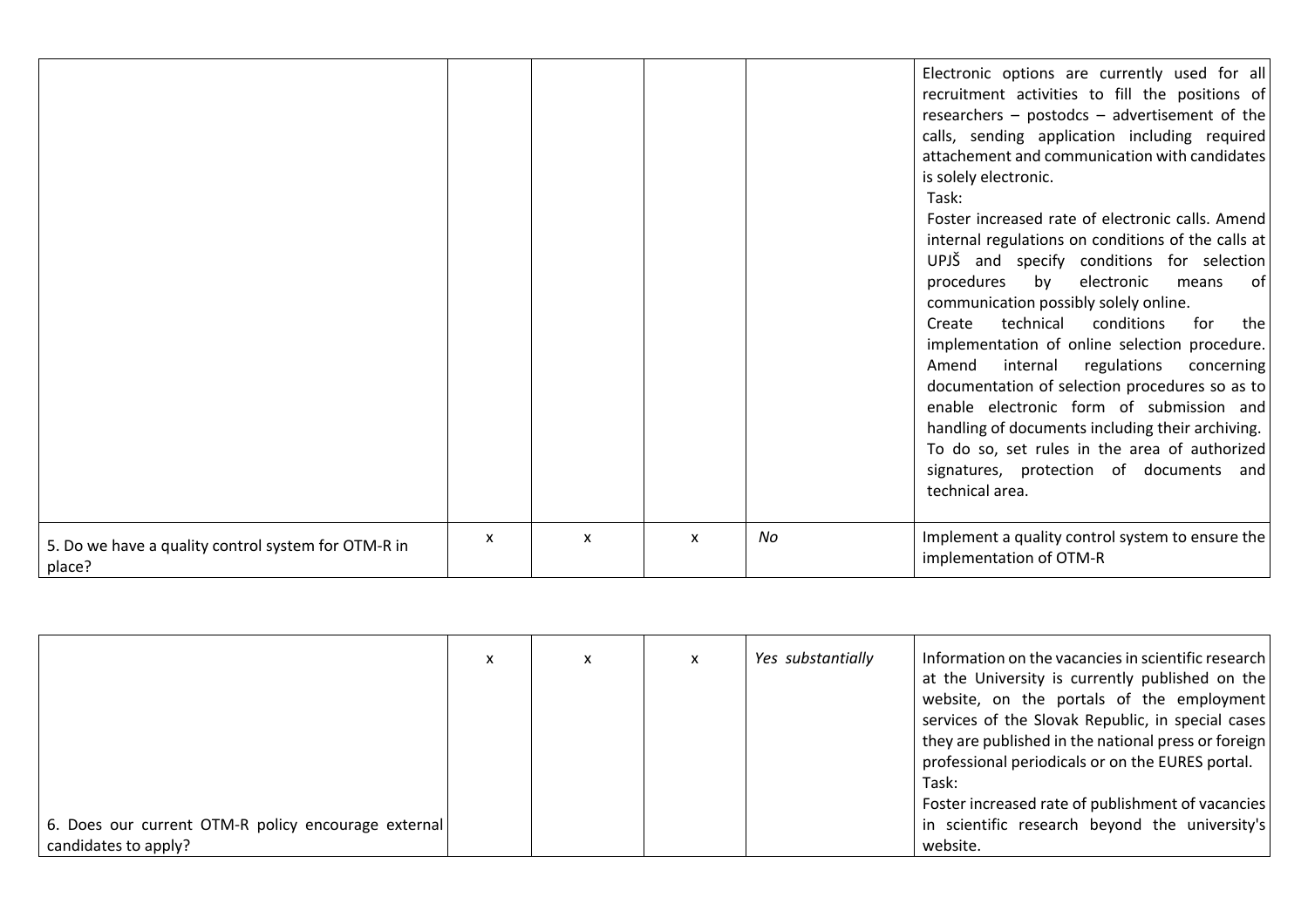|                                                                                                                   |                           |                           |                           |                | Adopt rules for levels and forms of publication<br>according to the characteristics of vacancies.                                                                                                                                                                                                                                                                                                                                                                                                                                                                                                                                         |
|-------------------------------------------------------------------------------------------------------------------|---------------------------|---------------------------|---------------------------|----------------|-------------------------------------------------------------------------------------------------------------------------------------------------------------------------------------------------------------------------------------------------------------------------------------------------------------------------------------------------------------------------------------------------------------------------------------------------------------------------------------------------------------------------------------------------------------------------------------------------------------------------------------------|
| 7. Is our current OTM-R policy in line with policies to<br>attract researchers from abroad?                       | X                         | $\boldsymbol{\mathsf{x}}$ | $\boldsymbol{\mathsf{x}}$ | No             | Follow trends in OTM-R policy abroad and adopt<br>aligning proposals.                                                                                                                                                                                                                                                                                                                                                                                                                                                                                                                                                                     |
| 8. Is our current OTM-R policy in line with policies to<br>attract underrepresented groups?                       | $\mathsf{x}$              | $\boldsymbol{\mathsf{x}}$ | $\boldsymbol{\mathsf{x}}$ | Yes completely | University<br>consistently<br>applies<br>equal<br>opportunities policy in access to jobs, in<br>contractual conditions of employment and<br>remuneration. Area of scientific research as well<br>adheres to the principle of non-discrimination on<br>the basis of sex, race, ethnic origin, religion, belief,<br>disability, age or sexual orientation.<br>Rector of the University has established the<br>Committee for Gender Equality as an Advisory<br>body of the Rector in creation and<br>implementation of gender equality policy in<br>accordance with the Strategic Framework for<br>Gender Equality Policy at UPJŠ in Košice. |
| 9. Is our current OTM-R policy in line with policies to<br>provide attractive working conditions for researchers? | X                         | $\boldsymbol{\mathsf{x}}$ | $\boldsymbol{\mathsf{x}}$ | Yes completely | Trends in working conditions in scientific research<br>are regularly monitored and applied to<br>employment contracts by the University. These<br>include flexibility of working time, place of work,<br>part-time work, teleworking, work abroad and<br>flexibility of agreed work activities. Characteristics<br>of jobs in research, conditions for filling them and<br>conditions for career progression to "higher"<br>positions are determined by internal regulation.                                                                                                                                                              |
| 10. Do we have means to monitor whether the most<br>suitable researchers apply?                                   | $\boldsymbol{\mathsf{x}}$ | X                         | X                         | Yes completely | Conditions for monitoring the assessment of<br>candidates in selection procedures are<br>determined by internal regulation : "Principles of<br>the selection procedure for filling the positions of<br>university teachers, researchers, professors<br>associate professors and positions of senior<br>staff" so that the most suitable candidates are                                                                                                                                                                                                                                                                                    |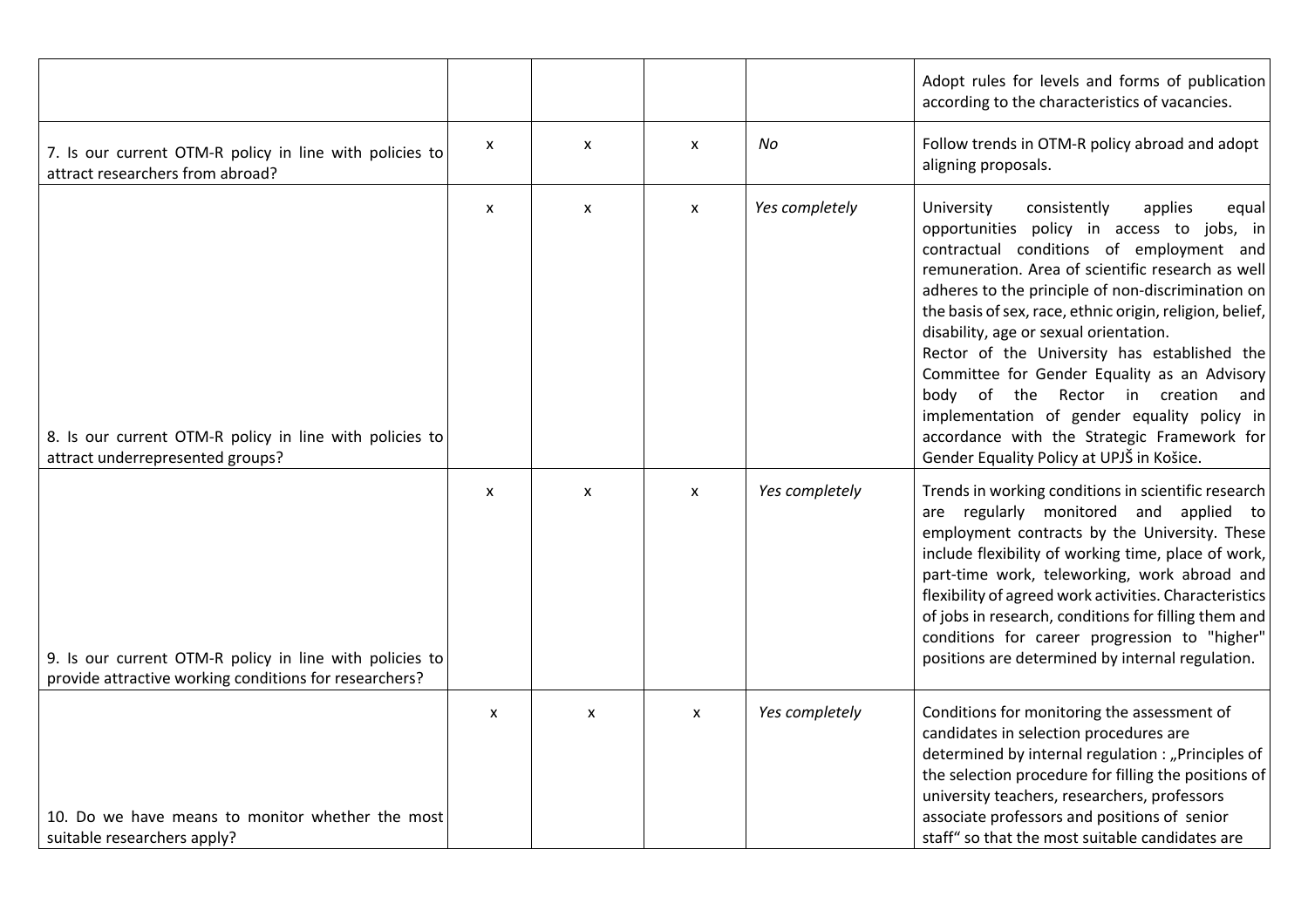|--|

| Advertising and application phase                                                                                                                                |                           |   |                |                                                                                                                                                                                                                                                                                                                                                                                                                                                                                                                                                                                                                        |
|------------------------------------------------------------------------------------------------------------------------------------------------------------------|---------------------------|---|----------------|------------------------------------------------------------------------------------------------------------------------------------------------------------------------------------------------------------------------------------------------------------------------------------------------------------------------------------------------------------------------------------------------------------------------------------------------------------------------------------------------------------------------------------------------------------------------------------------------------------------------|
| 11. Do we have clear guidelines or templates (e.g.,<br>EURAXESS) for advertising positions?                                                                      | $\boldsymbol{\mathsf{x}}$ | X | Yes completely | University has an internal regulation for the<br>implementation of selection procedures, which<br>also serves as the methodology for the content<br>of published calls on filling the positions,<br>selection procedure and assessment of the<br>selection procedure. Internal regulation is<br>published on the website.                                                                                                                                                                                                                                                                                              |
| Do we include in the job advertisement<br>12.<br>references/links to all the elements foreseen in the<br>relevant section of the toolkit? [see Chapter 4.4.1 a)] | $\boldsymbol{\mathsf{x}}$ | X | Yes completely | The calls for filling vacancies contain information<br>on the following elements:<br>- job title or function,<br>- job characteristics, activities and<br>responsibilities,<br>- qualifications and special qualifications,<br>- other criteria and requirements in relation to<br>the position to be filled,<br>- a list of required documents proving, in<br>particular, the fulfillment of qualification<br>requirements, professional experience, acquired<br>experience and integrity,<br>- expected start date,<br>- form of selection,<br>- contact person for the provision of selection or<br>job information |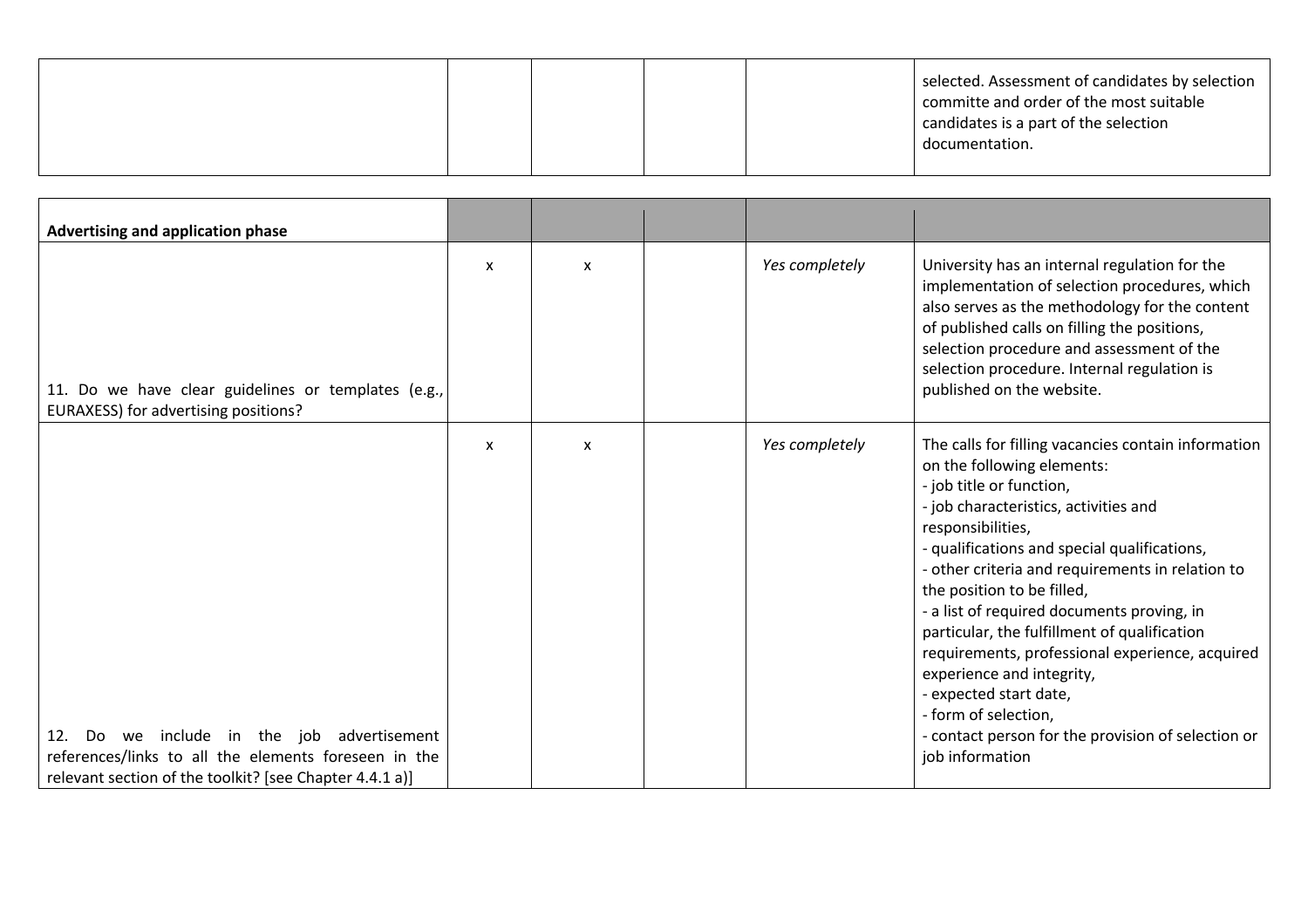| 13. Do we make full use of EURAXESS to ensure our<br>research vacancies reach a wider audience?    | $\pmb{\mathsf{X}}$ | X                  | No             | When necessary, University uses communication<br>with <b>SAIA</b> .<br>Task:<br>Foster the development of communication and<br>make use of the EURAXESS environment within<br>University.<br>Finalize ongoing negotiations with SAIA to make<br>UPJŠ the EURAXESS contact point.<br>Define activities and responsibilities in this area<br>and add them into the content of activites of the<br>department for scientific research at Rectorate<br>UPJŠ.                                                                                                                                                                                                                                       |
|----------------------------------------------------------------------------------------------------|--------------------|--------------------|----------------|------------------------------------------------------------------------------------------------------------------------------------------------------------------------------------------------------------------------------------------------------------------------------------------------------------------------------------------------------------------------------------------------------------------------------------------------------------------------------------------------------------------------------------------------------------------------------------------------------------------------------------------------------------------------------------------------|
| 14. Do we make use of other job advertising tools?                                                 | X                  | $\pmb{\mathsf{x}}$ | Yes partially  | Job portals of the Slovak Republic (especially<br>ISTP.sk), in special cases professional periodicals<br>or daily press.<br>Task:<br>Foster increased advertisement of vacancies in<br>scientific research through other tools.<br>Adopt rules for the level and forms of<br>advertisment according to the characteristics of<br>vacancies.                                                                                                                                                                                                                                                                                                                                                    |
| 15. Do we keep the administrative burden to a<br>minimum for the candidate? [see Chapter 4.4.1 b)] | $\pmb{\mathsf{X}}$ |                    | Yes completely | Candidates for vacancies send documents to the<br>extent necessary for decision-making in the<br>selection procedure. Documents for concluding<br>an employment relationship are submitted only<br>after the conclusion of the selection procedure,<br>or an employer obtains them directly from<br>accessible government portals (eg. Proof of<br>integrity). Employer actively applies possibilities<br>for reducing administrative burden of<br>candidates in selection procedures within the<br>scope of valid legal regulations and with regard<br>to the level of necessary documents for the<br>decision-making of selection committees on<br>selection of the most suitable candidate. |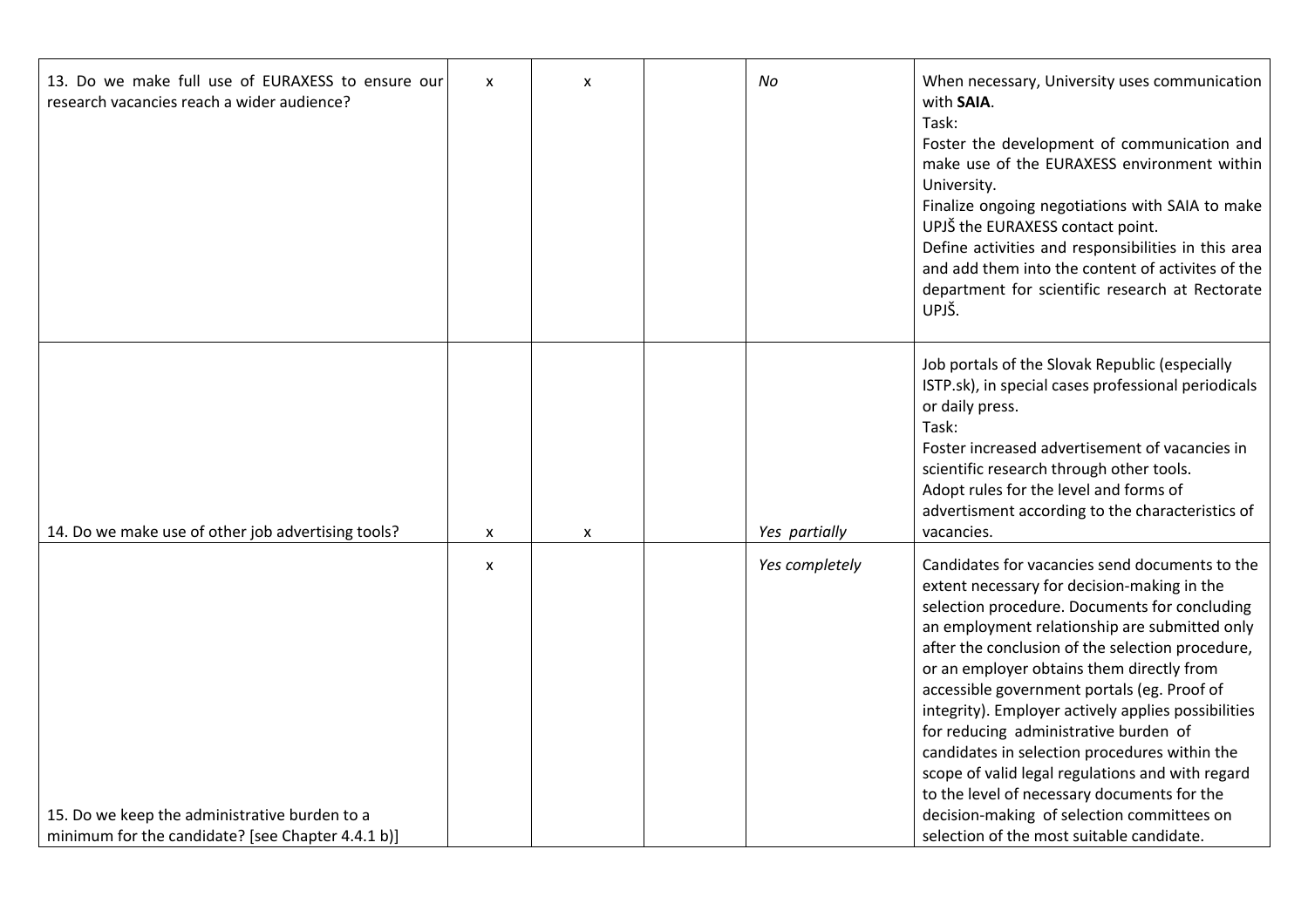| Selection and evaluation phase                          |   |                |                                                                                                                                                                                                           |
|---------------------------------------------------------|---|----------------|-----------------------------------------------------------------------------------------------------------------------------------------------------------------------------------------------------------|
|                                                         |   |                |                                                                                                                                                                                                           |
|                                                         | x | Yes completely | Rules for the appointment of selection<br>committees are set out in the internal regulation<br>: "Principles of the selection procedure for filling<br>the positions of university teachers, researchers, |
| 16. Do we have clear rules governing the appointment of |   |                | professors associate professors and positions of                                                                                                                                                          |
| selection committees? [see Chapter 4.4.2 a)]            |   |                | senior staff."                                                                                                                                                                                            |

2

| 17. Do we have clear rules concerning the composition of<br>selection committees?                                                                    | $\mathsf{x}$ | X | Yes completely | Rules for the composition of selection<br>committees are set out in an internal regulation :<br>Principles of the selection procedure for filling the<br>positions of university teachers, researchers,<br>professors associate professors and positions of<br>senior staff.                                                                                                                                                         |
|------------------------------------------------------------------------------------------------------------------------------------------------------|--------------|---|----------------|--------------------------------------------------------------------------------------------------------------------------------------------------------------------------------------------------------------------------------------------------------------------------------------------------------------------------------------------------------------------------------------------------------------------------------------|
| 18. Are the committees sufficiently gender-balanced?                                                                                                 | $\mathsf{x}$ | x | Yes completely | Special rules for the gender representation of<br>comittees are not formalised, however the<br>principle of gender non-discrimination is kept,<br>provided that the conditions for selection<br>committee in accordance with "Principles of the<br>selection procedure for filling the positions of<br>university teachers, researchers, professors<br>associate professors and positions of senior staff"<br>are met as a priority. |
| 19. Do we have clear guidelines for selection committees<br>which help to judge 'merit' in a way that leads to the best<br>candidate being selected? |              | x | Yes completely | Decision-making process of selection committees<br>is based on the internal regulation: "Structure of<br>functional positions of UPJŠ scientific research<br>employees in Košice and the criteria for their<br>filling."<br>The course and the assessment of selection<br>procedures is determined by internal regulation :<br>"Principles of the selection procedure for filling                                                    |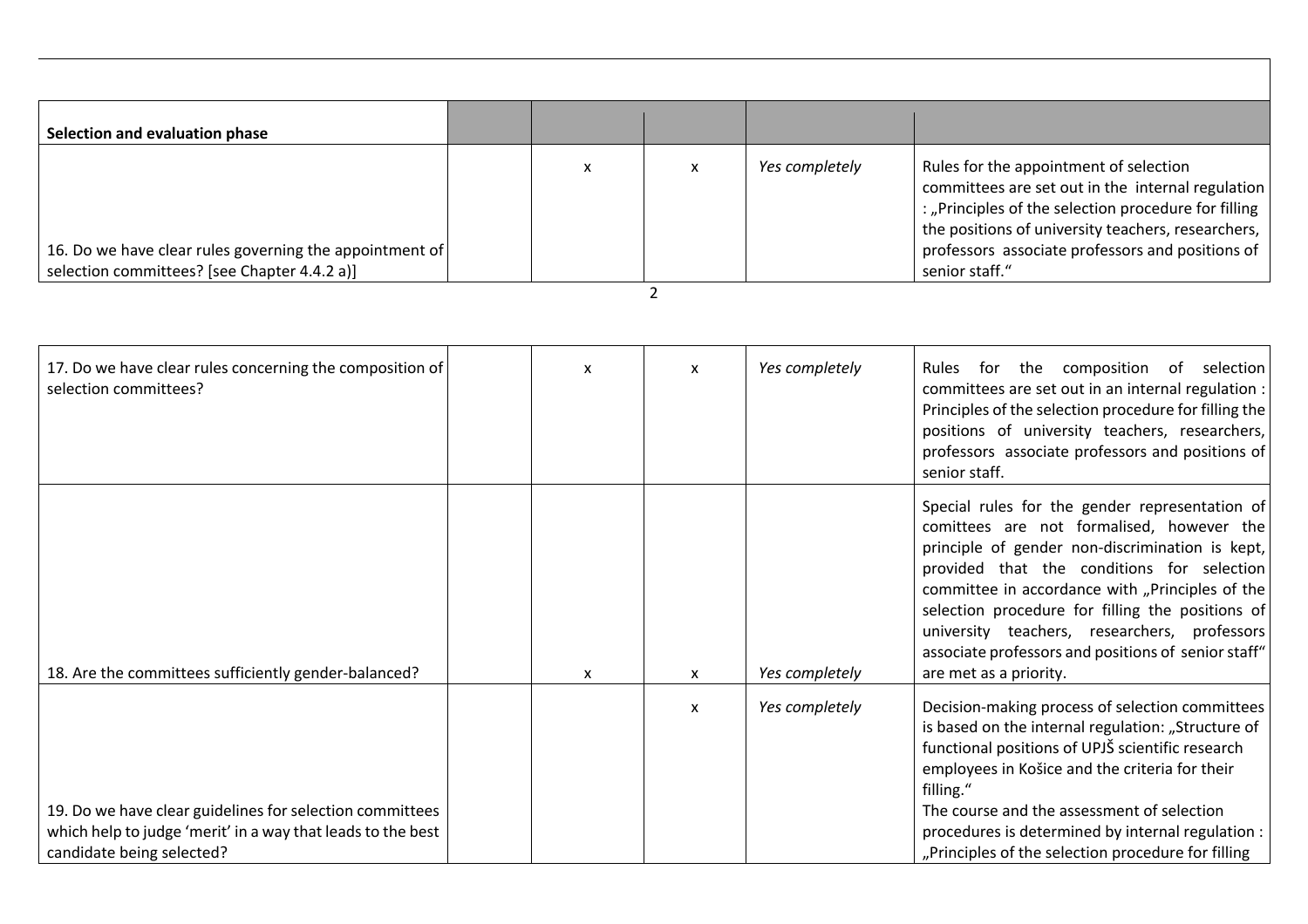|  | the positions of university teachers, researchers,<br>professors associate professors and positions of<br>senior staff." Pursuant this regulation, each<br>member of the comittee shall asses whether the<br>applicant meets the criteria for filling the<br>position, in particular qualification, resp. special<br>qualification, personal and professional ethical |
|--|-----------------------------------------------------------------------------------------------------------------------------------------------------------------------------------------------------------------------------------------------------------------------------------------------------------------------------------------------------------------------|
|  | credit and other required criteria.                                                                                                                                                                                                                                                                                                                                   |

| <b>Appointment phase</b>                                                |   |                   |                                                                                                                                                                                                                                                                                                                                                                   |
|-------------------------------------------------------------------------|---|-------------------|-------------------------------------------------------------------------------------------------------------------------------------------------------------------------------------------------------------------------------------------------------------------------------------------------------------------------------------------------------------------|
| 20. Do we inform all applicants at the end of the selection<br>process? | x | Yes completely    | All applicants are informed about the outcome of<br>the selection procedure in written notice by the<br>Rector or the Dean. This document is sent by<br>post or via email.                                                                                                                                                                                        |
| 21. Do we provide adequate feedback to interviewees?                    | X | Yes substantially | Feedback is provided only to interviewees who<br>request information, to the extent permitted by<br>the rules on the protection of applicant's data<br>and the independence of the committee in its<br>decision-making. Other interviewees are<br>provided with feedback upon request.<br>Task:<br>Provide feedback to all interviewees without<br>prior request. |
| 22. Do we have an appropriate complaints mechanism in<br>place?         | X | Yes completely    | Under the current legislation of the Slovak<br>Republic, an applicant who feels harmed as<br>a result of non-compliance with the conditions in<br>the selection procedure may claim his/her rights<br>in court.                                                                                                                                                   |

| Overall assessment                                      |  |    |                                              |
|---------------------------------------------------------|--|----|----------------------------------------------|
|                                                         |  | No | Task:                                        |
| 23. Do we have a system in place to assess whether OTM- |  |    | Preparing a set of recruitment and selection |
| R delivers on its objectives?                           |  |    | recommendations in accordance with OTM-R     |